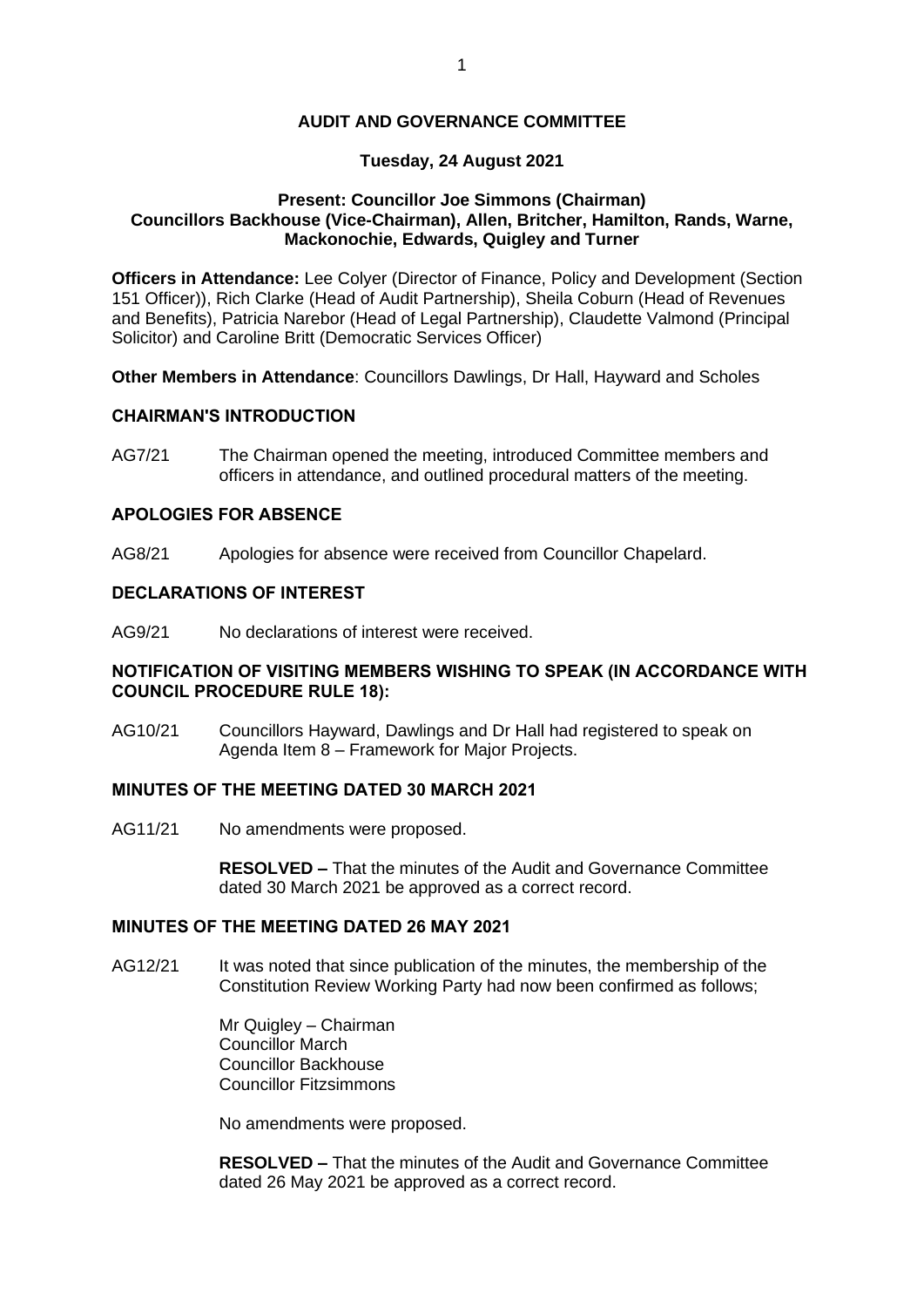#### **STRATEGIC RISK REVIEW**

AG13/21 Lee Colyer, Director of Finance, Policy and Development introduced the report set out in the agenda.

> **RESOLVED –** That the Committee noted the risk management report and arrangements for managing strategic risk.

#### **FRAMEWORK FOR MAJOR PROJECTS**

AG14/21 Registered Speakers:

Councillor David Hayward Councillor Tom Dawlings Councillor Dr Linda Hall

Tony Quigley, Independent Member introduced the report set out in the agenda.

Discussion and questions from Members included the following:

- The main outcome was to ensure that the mistakes of the past were not repeated.
- It was suggested that based on the evidence available (Calverley Square) it was difficult to determine who or when decisions were made and therefore difficult to assess the reasonableness and ownership of those decisions. It was further suggested that until the full truth of what happened with the Calverley Square project was known and addressed it would be premature to agree a framework to prevent those mistakes from happening again.
- The inclusion of early and wide public consultation for future projects was welcomed.
- Optimism Bias was introduced as a requirement by the Treasury for Government funded projects. This meant that project cost/benefit analyses should provide a consistent picture where previously benefits tended to be overstated with the costs understated.
- Terms of Reference for the Oversight Panel were not defined in the report. Terms needed to be tailored to meet the requirements of the planned major project. As such they would be defined at the beginning of the process.
- Benefits could be cost and/or social related.
- Best Practice used for the framework had been drawn from several sources.
- It was important to move forward and not continually focus on the past.
- The report recommended that the framework be subject to periodic review and was therefore not set in stone.
- There was concern the lessons learnt from Calverley Square had not been concluded and therefore it was difficult to endorse the framework.
- The framework, if endorsed, would ensure that mechanisms were put in place that would allow for the review, monitoring and correcting of major projects. This would include the structure, terms of reference, governance arrangements and decision making.
- The business case for any potential major project would start with a strategic outline case that included the reasons why the project was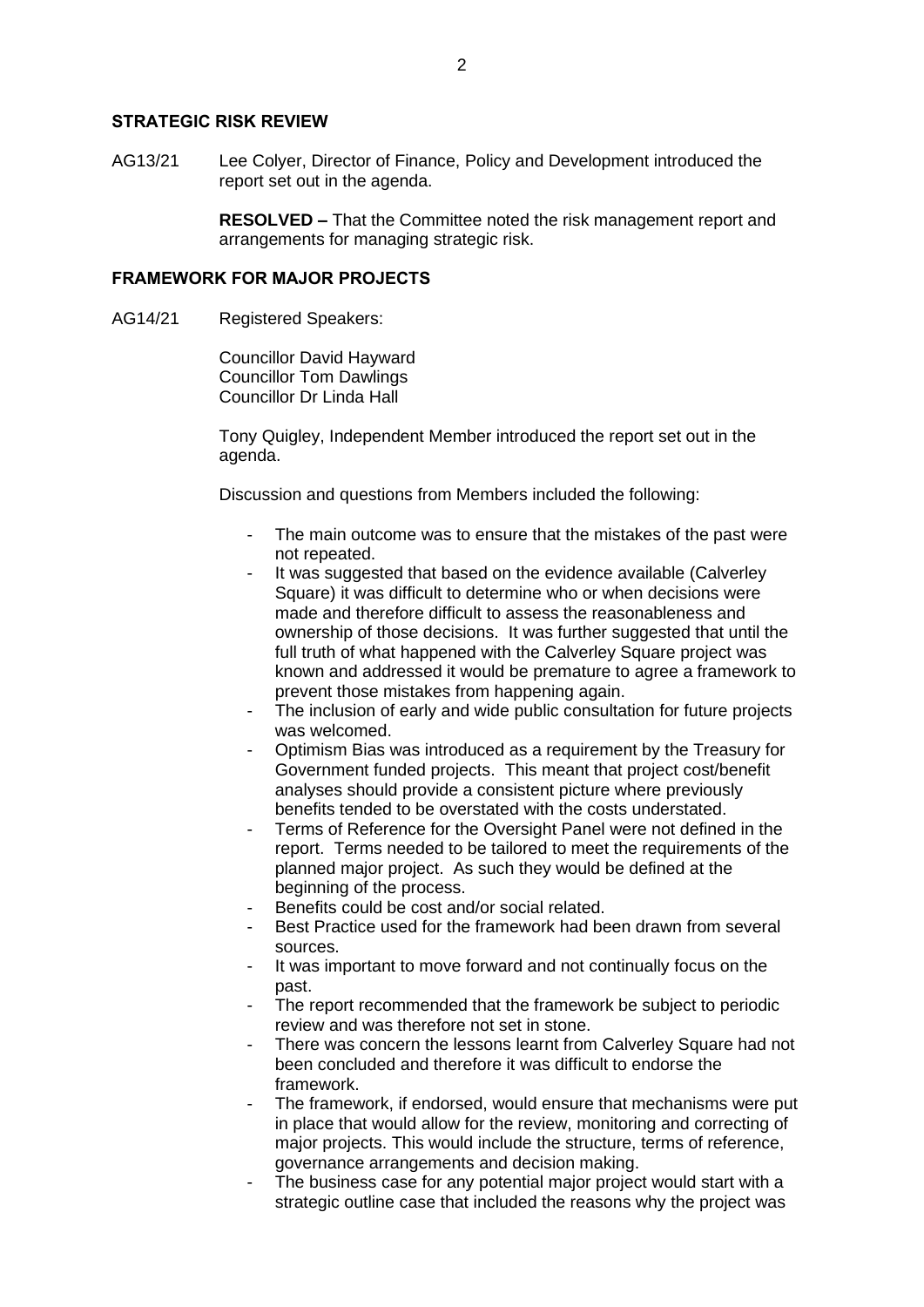being considered. Then consideration would be needed on the options available, including a do nothing/do minimum with associated costings.

- With regards to decision making, there was a well-established system of stage gate reviews. At the beginning of the process it would be important to define the stages and ensure that sufficient decision points were included.
- The stage gates acted as a review point that would also ensure all information related to a particular major project was available. If the stage gates were too far apart, a health check review could be commissioned. Such reviews should be conducted by an independent body with no connection to the Council.
- The Governance of the Council was also relevant. Members had the opportunity to question, challenge and discuss.

**RESOLVED –** That the Committee endorsed the framework for major projects going forward for use by the Council's Programme Management Office to develop an action plan.

# **MID KENT FRAUD AND COMPLIANCE UPDATE**

AG15/21 Sheila Coburn, Head of Revenues and Benefits Partnership introduced the report set out in the agenda.

**RESOLVED –** That the Committee noted the contents of the report.

# **HOUSING BENEFIT AND SUBSIDY CLAIM 2019/20**

AG16/21 Sheila Coburn, Head of Revenues and Benefits Partnership introduced the report set out in the agenda.

**RESOLVED –** That the Committee noted the contents of the report.

# **ELECTRONIC SIGNATURES AND DOCUMENT SEALING**

AG17/21 Claudette Valmond, Principal Solicitor (Contracts and Commissioning, Planning and Property Regeneration) introduced the report set out in the agenda.

Discussion and questions from Members included the following:

- A number of providers were being considered, with Adobe Acrobat currently being viewed as the preferred provider as along with the signature it also included the person's name and time.
- There was an assurance the mechanisms would be in place to ensure appropriate security arrangements would be in place. The Council would not be exposed.

**RESOLVED –** That the Committee endorses the recommendation to go to Full Council to approve the minor amendments to the Constitution as set out in paragraph 1.5 of the report.